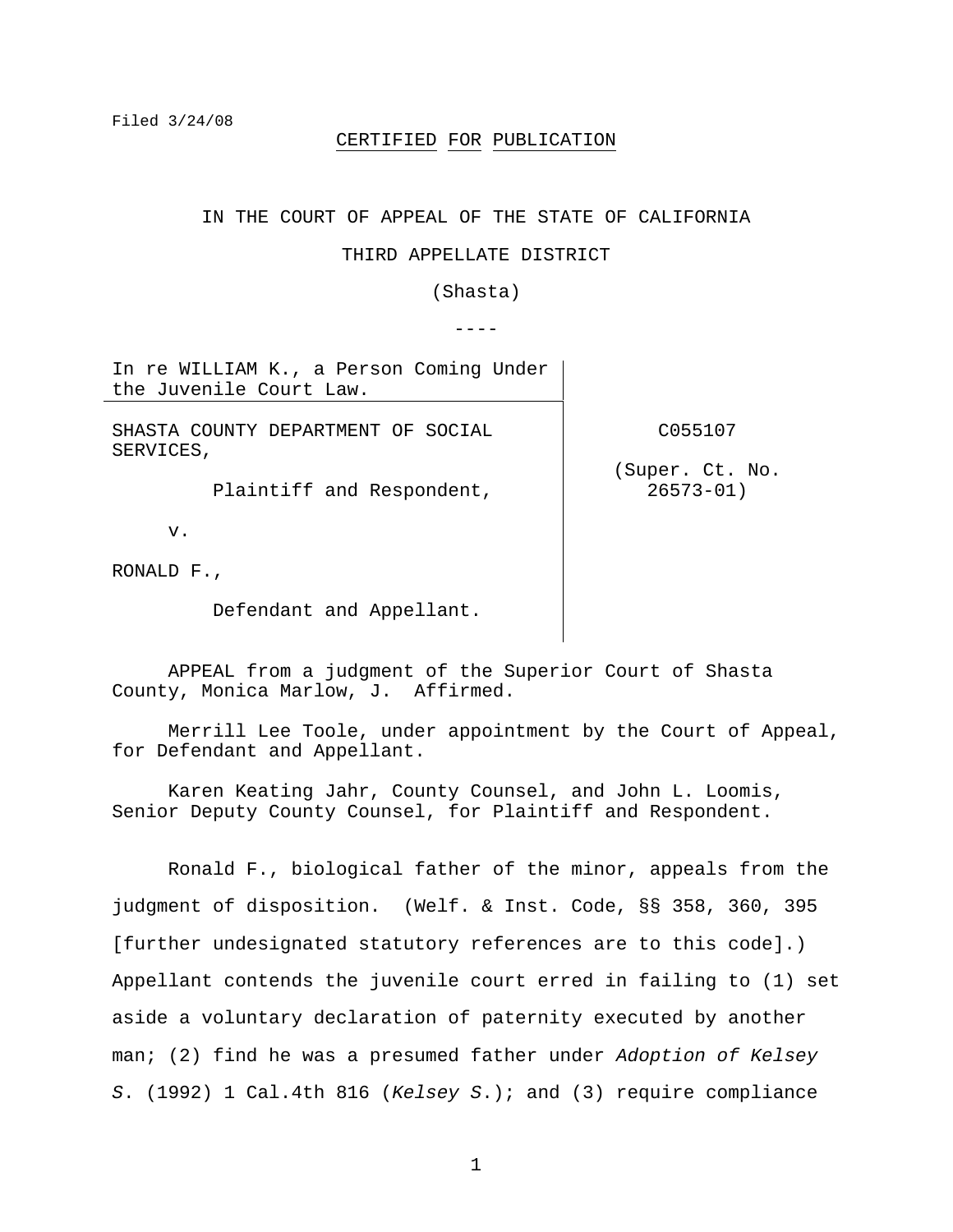with newly enacted section 224.3, subdivision  $(e)(1)$ , relating to notice under the Indian Child Welfare Act (ICWA) (25 U.S.C. § 1901 et seq.). We affirm.

## FACTS

 In September 2006, the Department of Social Services (DSS) removed the minor, who tested positive for methamphetamine and marijuana at birth, from the mother's custody. Appellant was incarcerated at the time for failure to register as a sex offender. DSS filed a petition alleging the minor and his halfsibling were at risk of physical harm due to the mother's substance abuse problems and because the mother allowed appellant, who had a criminal history of violence, sex offenses and drugs, to stay in the home.**1** The court ordered the minor detained.

 From the outset of the proceedings, the mother identified appellant as the biological father of the minor but said that W.K. signed a declaration of paternity and is identified as the minor's father on the birth certificate. Although the minor was the result of a "planned pregnancy" with appellant, the mother took these steps to protect the minor from appellant when she discovered his status as a registered sex offender.

 Upon being sent notice of proceedings, appellant completed a JV-130 (Parental Notification of Indian Status) identifying possible Cherokee heritage. He also completed a statement

i<br>Li

**<sup>1</sup>** The half-sibling has a different father and is not a subject of this appeal.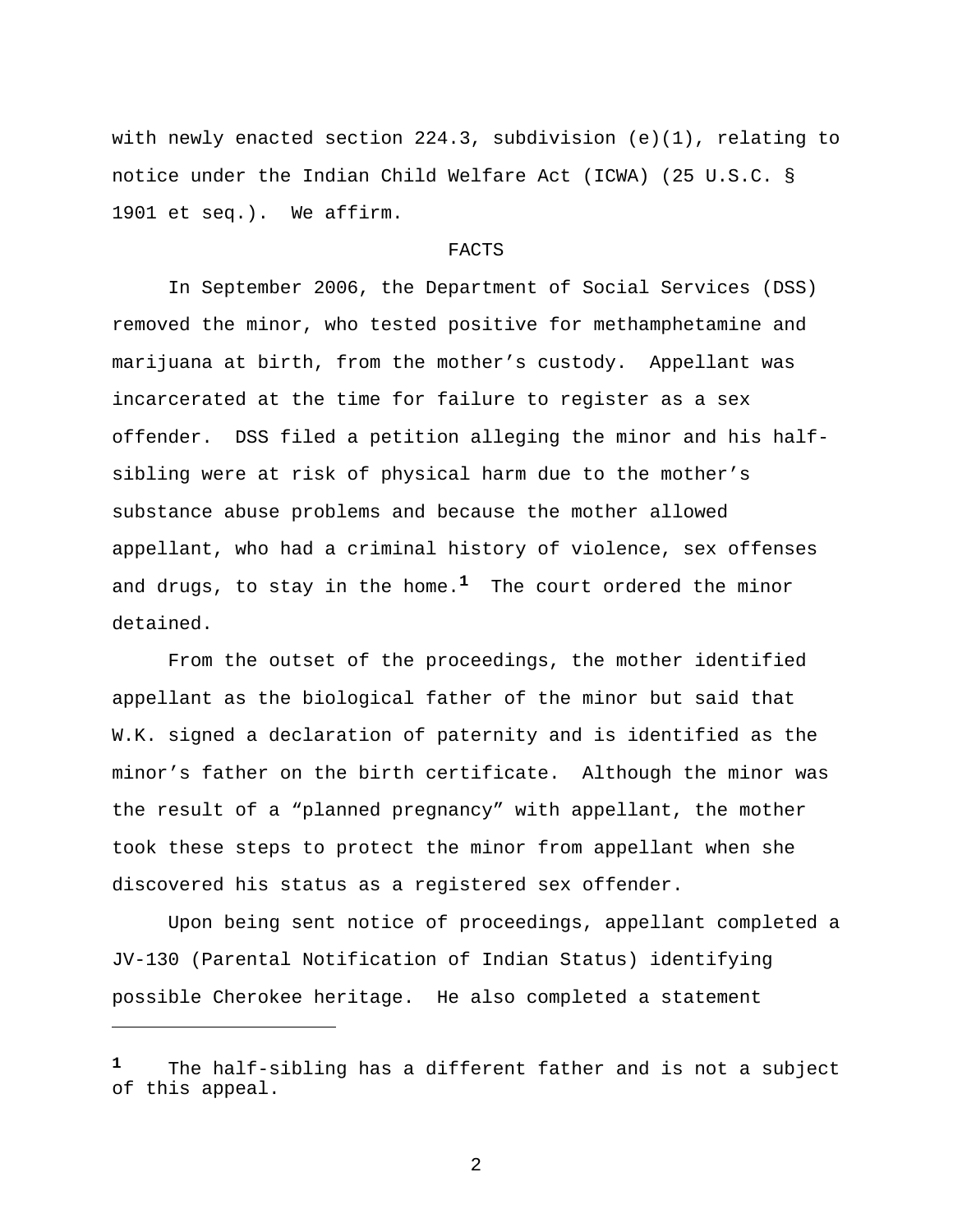regarding paternity in which he indicated he did not know if he is the father of the minor, but requested testing to determine whether he is.

 DSS sent notice of the proceedings to the Cherokee tribes. The Cherokee Nation responded that the minor could not be traced in tribal records and "will not be considered an 'Indian child/children'" as defined by the ICWA. The Eastern Band of Cherokee Indians responded that the minor "is not considered an 'Indian Child'" in relation to that tribe. The United Keetoowah Band of Cherokee Indians responded that "[t]here is no evidence that the [minor is] descendants [*sic*] from anyone on the Keetoowah Roll. Therefore, [he] is not eligible for enrollment and the United Keetoowah Band of Cherokee Indians in Oklahoma will not intervene in this case." The Confederated Tribes of the Grand Ronde Community of Oregon responded that the minor did "not qualify for membership."

 Appellant was released from custody and attended the jurisdictional hearing on December 8, 2006. The court ordered paternity testing, took judicial notice of an order permitting appellant to have visitation with his other minor child, sustained the petition and set disposition hearing. The court also found, based on the report of the tribes' responses, that the ICWA did not apply to the case.

 An addendum report in February 2007 stated that appellant had completed paternity testing but no services were recommended because he was only a biological father and another man, W.K., qualified as a presumed father. The report noted that, although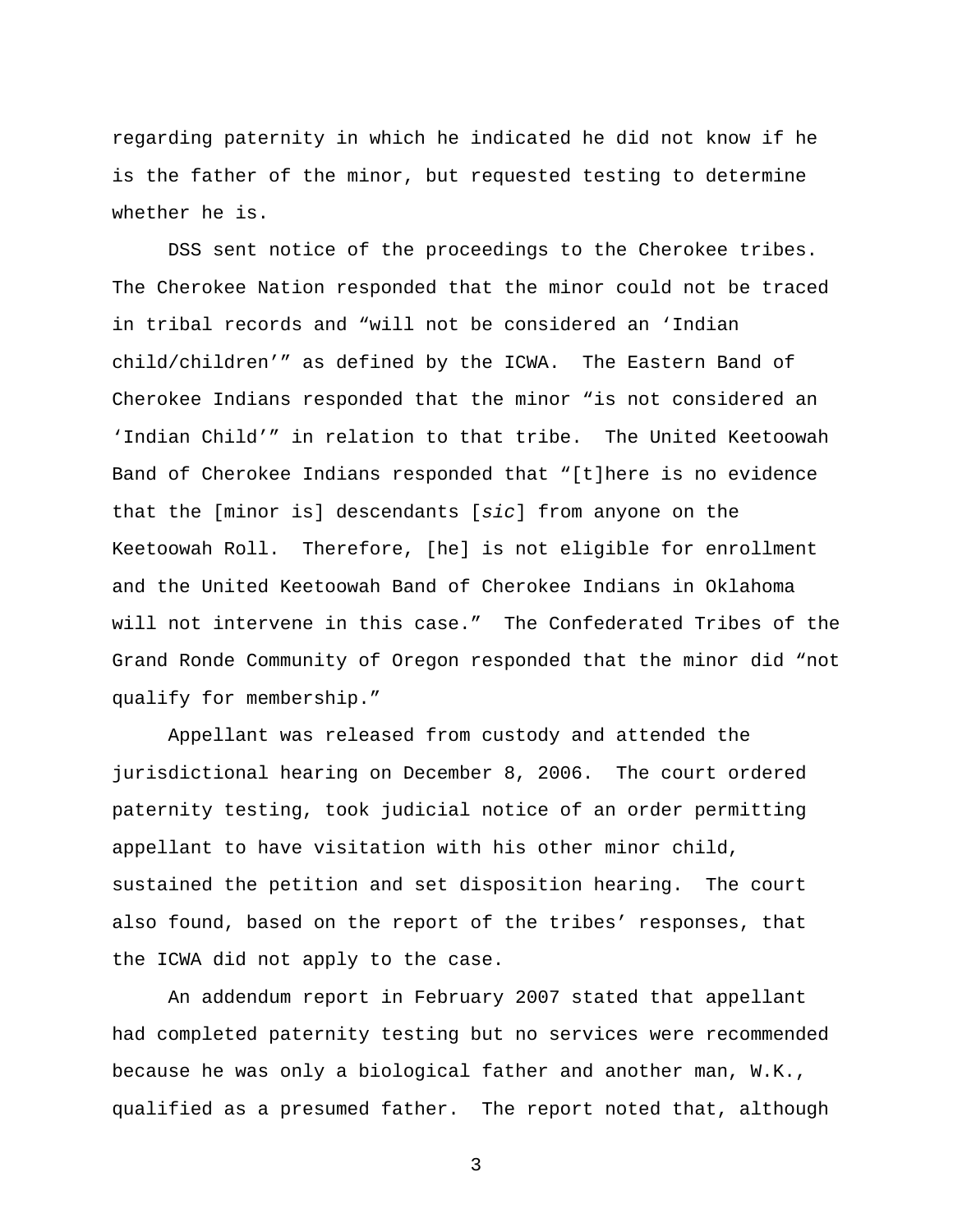appellant attended the mother's first sonogram, he was not otherwise a part of the pregnancy and did not support the mother while she was pregnant. Due to his prior incarceration and the dependency proceeding, appellant had no relationship with the minor.

 A second addendum stated that paternity testing showed appellant is the biological father of the minor. The addendum also detailed appellant's contact with DSS beginning in November 2006 when appellant was released from custody. In December 2006, appellant brought clothes and blankets for the minor to the DSS office. In January 2007, appellant spoke to the social worker and in February, dropped off a disposable camera so the foster parent could take photographs of the minor for him. During one conversation with appellant, the social worker had the impression he was seeking presumed father status to improve his position in a parole appeal which related to his other child. When asked about this, appellant denied the motivation. In a letter attached to the report, appellant stated he had many more contacts with the social worker than had been reported. Copies of the delivered service logs which reflected all contacts between appellant and the social worker were attached to the addendum.

 According to the addendum, appellant's parole officer told the social worker that appellant minimized his sex offenses and sex offender status. Appellant's most recent parole violation was for being in the home of a female minor.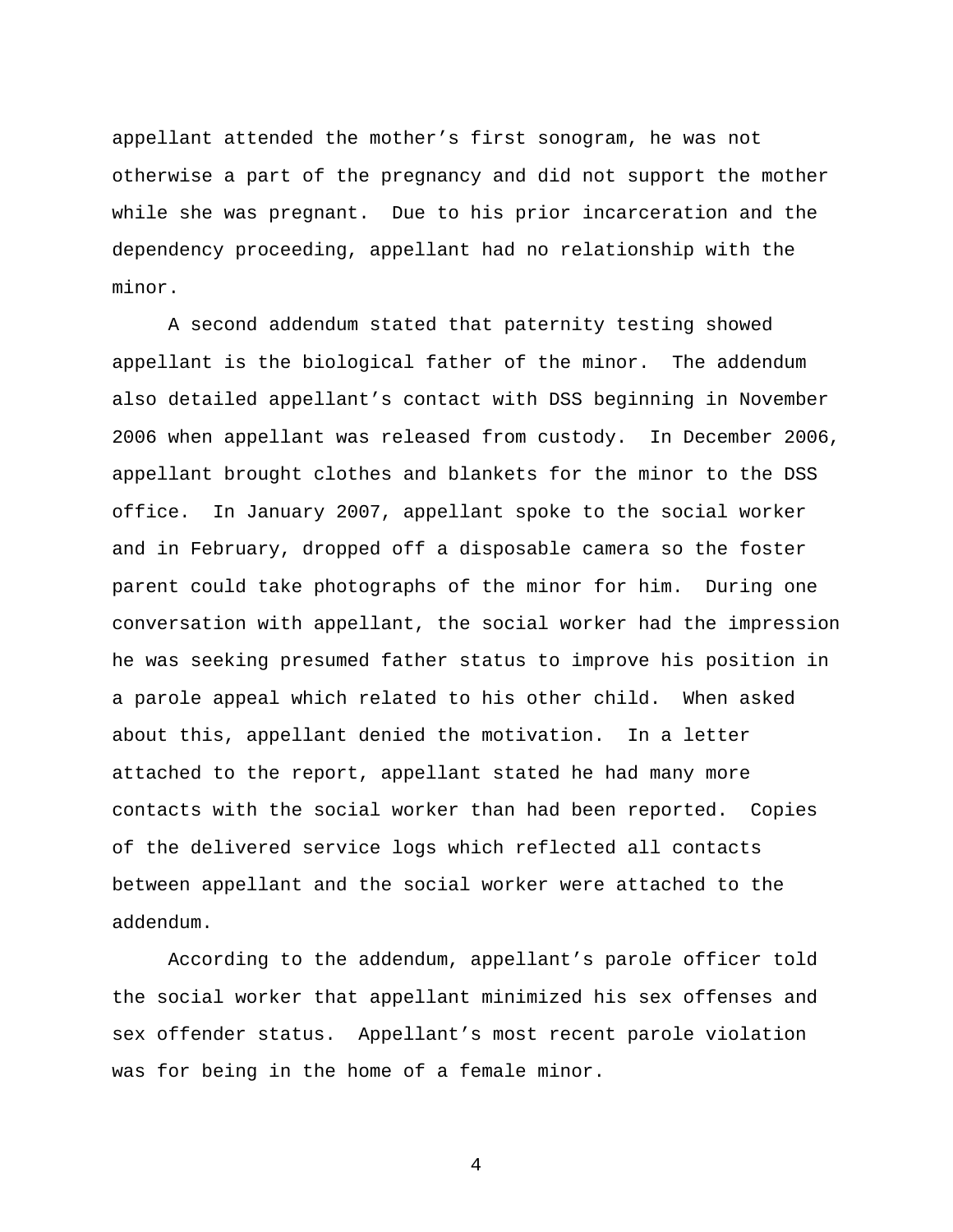The addendum also addressed the status of W.K., the presumed father who had been with the mother during her pregnancy and was present for the minor's birth. Although aware he had no biological connection to the minor, W.K. held the minor out as his own child and intended to marry the mother.

 At the hearing, appellant's counsel made an offer of proof that, if called, appellant would testify he had an ongoing relationship with the mother before she became pregnant; the pregnancy was planned; he intended to assume a parental role before he was arrested; upon his release he brought clothing and blankets for the minor, sent cards, and provided a camera for photographs; he completed paternity testing; he participated in a substance abuse assessment and was found not to need treatment; he completed a parenting class; he previously lived with his now 12-year-old son and has visitation rights; and he believes it is in the best interests of the minor to override the declaration of paternity.

 The court acknowledged the existence of the visitation order for appellant's other child but found the bare fact of the order was not persuasive since the circumstances under which it was entered were unknown. The court relied upon all the facts, including appellant's presence at the first sonogram and his status as a registered sex offender. However, the court also found that despite the planned pregnancy, appellant did nothing to assure his status as the minor's father and concluded appellant had not taken the necessary steps to be more than a mere biological father. That fact and appellant's background led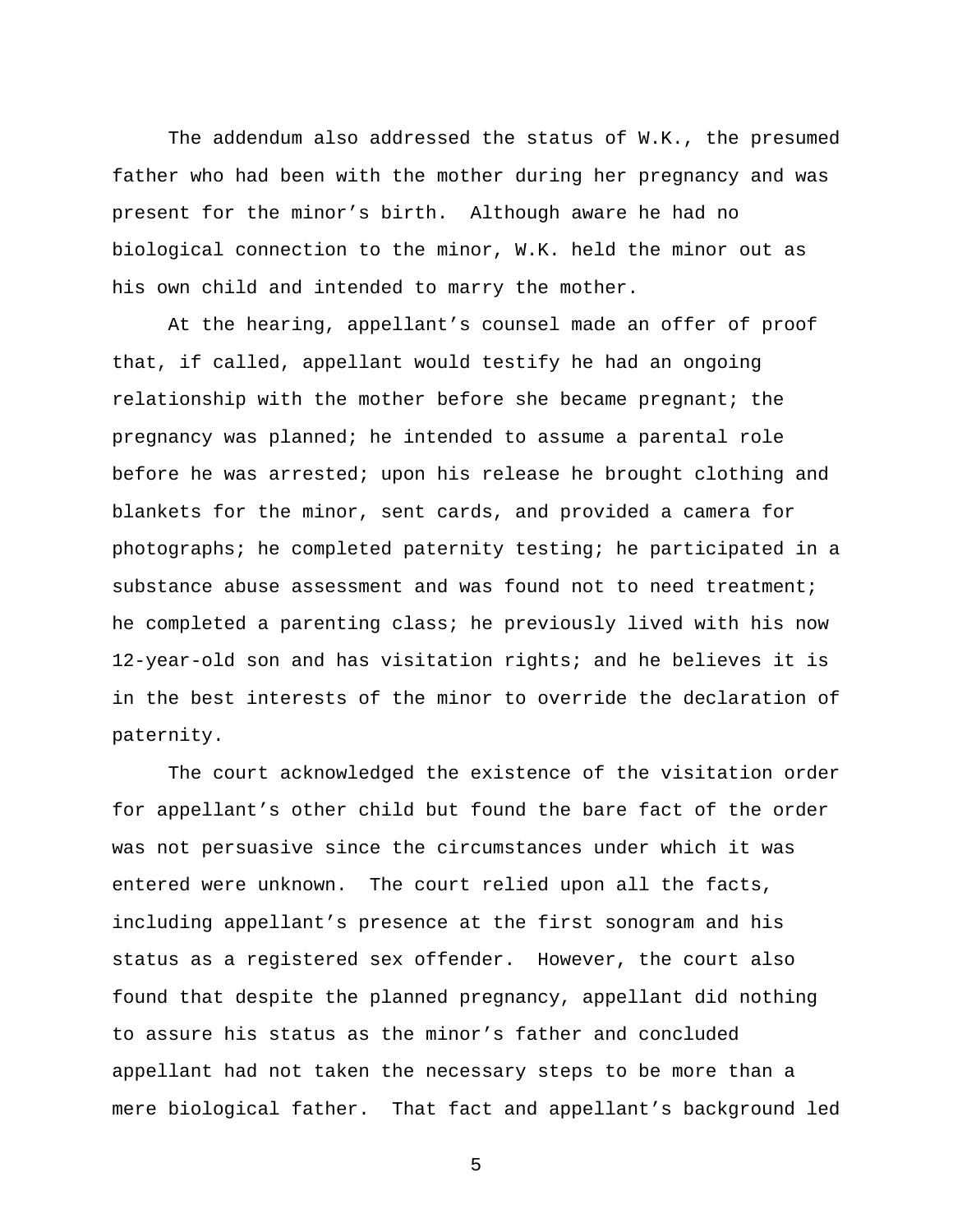the court to find that it would not be in the minor's best interest to offer appellant services. The court adjudged the minor a dependent, reiterated that the ICWA did not apply, and adopted a reunification plan for the mother and the presumed father.

# DISCUSSION

I

 Appellant contends the court erred in failing to set aside the voluntary declaration of paternity.

 The voluntary declaration of paternity (VDP) is a means by which a man who is identified as the natural father by the unmarried natural mother may assert paternity. (Fam. Code, § 7571.) The Legislature enacted the statutes creating the declaration process to further the state's interest in establishing paternity for all children and provide a means of establishing paternity which avoided the need for a lengthy and expensive court process. (Fam. Code, § 7570.) Once signed and filed with Child Support Services, the VDP has the effect of a judgment and is a conclusive presumption of paternity. (Fam. Code, §§ 7573, 7611, & 7612.)

 The VDP is subject to being set aside if genetic testing establishes that someone other that the declarant father is the biological father of the minor unless the court finds that setting aside the declaration is not in the minor's best interest. (Fam. Code, § 7575, subd. (b).) A motion for genetic testing under Family Code section 7575 may be brought only by the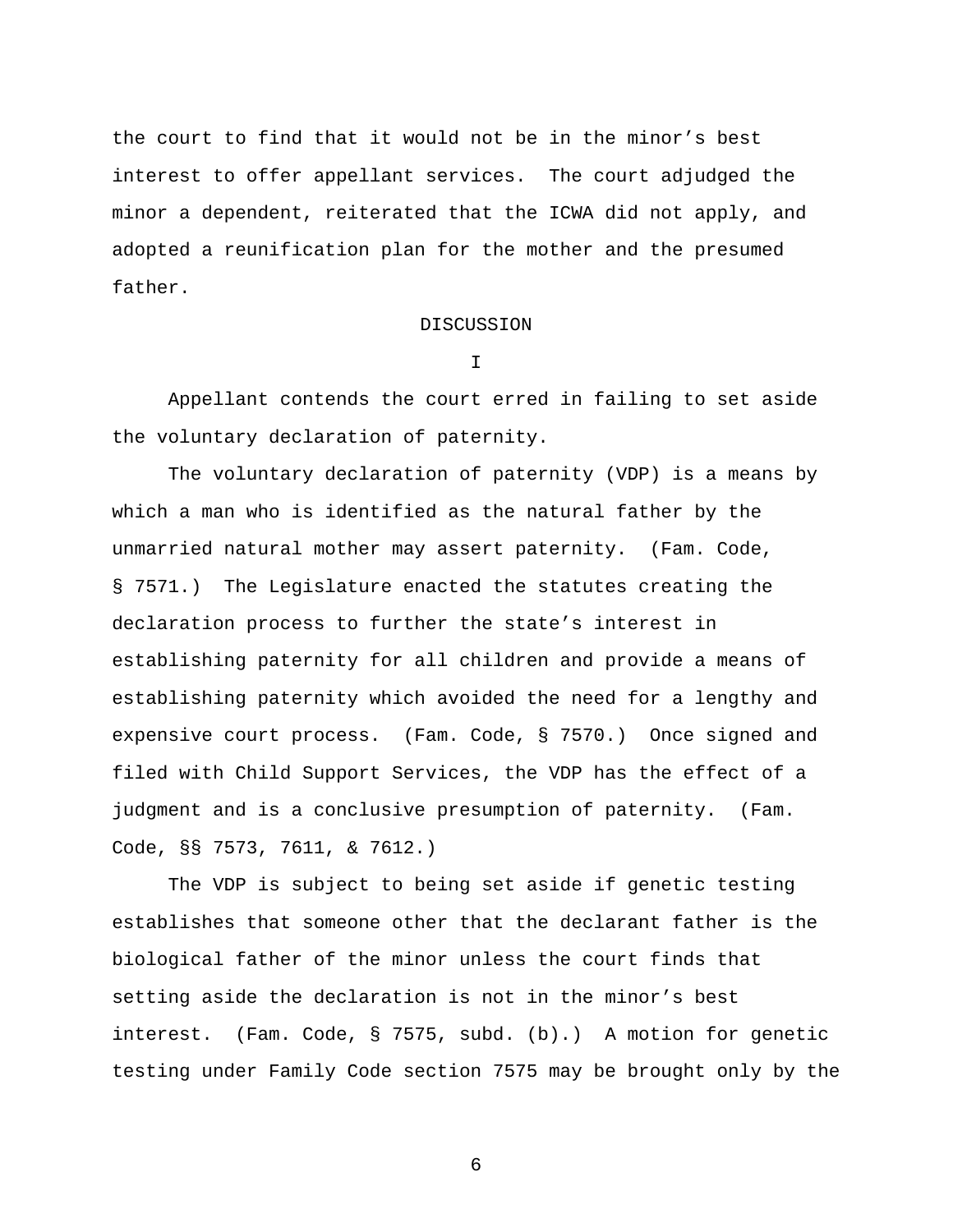mother, the declarant father or the local child support agency in any action which determines custody of the minor. (Fam. Code, §§ 7575, subd. (b)(3)(A).) Additionally, either parent may file a motion to set aside the paternity judgment resulting from the VDP pursuant to Code of Civil Procedure section 473. (Fam. Code, § 7575, subd. (c).) In determining whether to set aside a VDP, the court retains the power to act as a court of equity. (Fam. Code, § 7575, subd. (c)(4).)

 A judgment of paternity based upon a VDP may also be set aside on a motion by the mother, the previously established father, or the child "if genetic testing indicates the previously established father is not the biological father of the child." (Fam. Code, § 7646, subd. (a).) However, even if genetic testing shows the previously established father is not the biological father, the court may deny a motion to vacate the judgment if doing so is in the best interest of the child. (Fam. Code, § 7648.)

 The Uniform Parentage Act (UPA) recognizes the conclusive presumption of paternity attached to the VDP and creates a rebuttable presumption of paternity under several factual circumstances, including where a man "receives the child into his home and openly holds out the child as his natural child." (Fam. Code, §§ 7611, subd. (d), 7612.) Under the UPA, "[a]ny interested party may bring an action at any time for the purpose of determining the existence or nonexistence of the father and child relationship presumed under" the circumstances of this particular subdivision. (Fam. Code, § 7630, subd. (b).)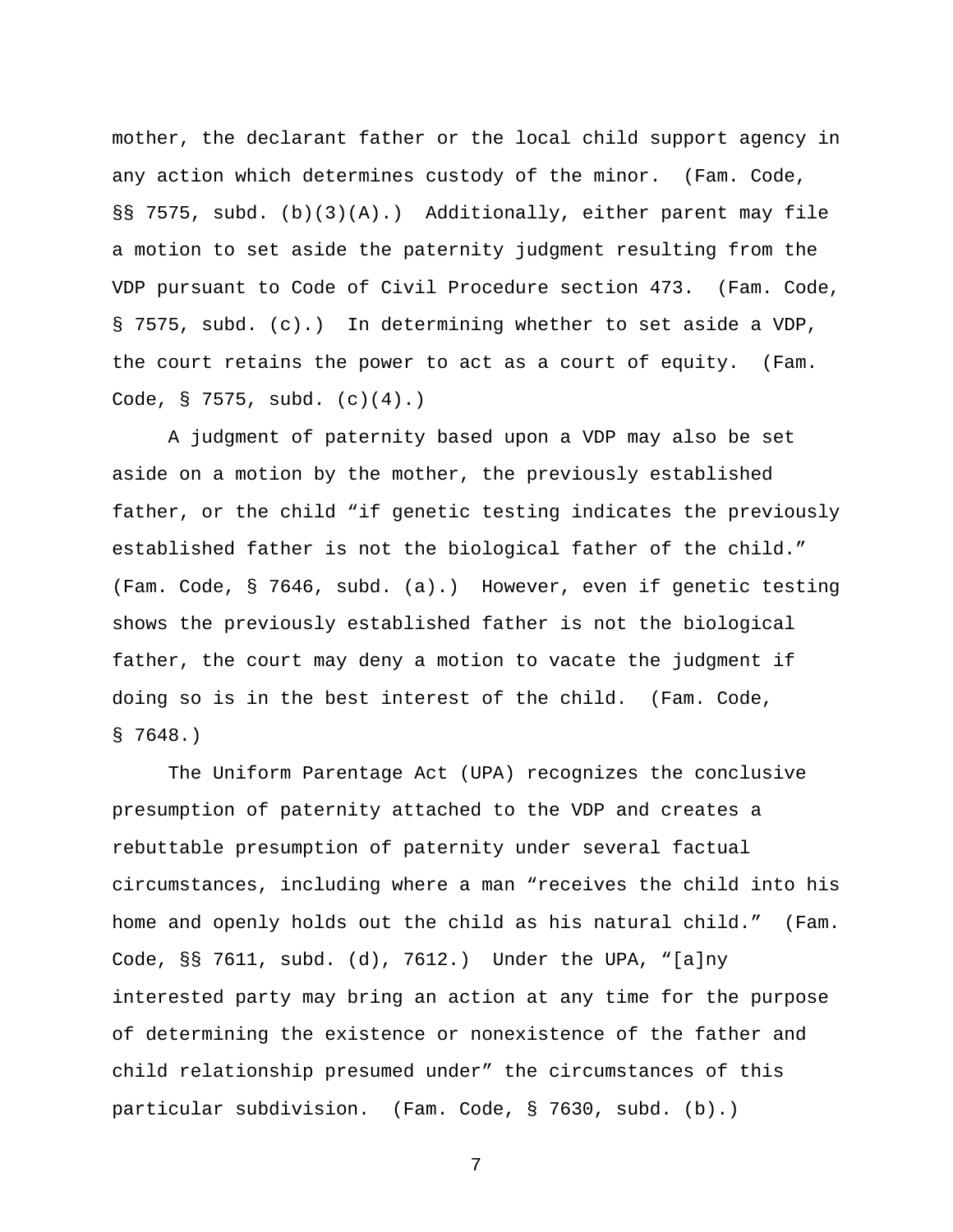In neither the juvenile court nor this appeal has appellant specified which of the various means of setting aside a VDP he attempted to establish. Accordingly, we shall examine each of the five scenarios in light of the factual setting presented.

 First, appellant is not one of the designated parties who may bring a motion for genetic testing in order to set aside a VDP pursuant to Family Code section 7575, subdivision (b). (*In re Christopher M.* (2003) 113 Cal.App.4th 155, 164.) However, a court may order genetic testing in a "proceeding in which paternity is a relevant fact." (Fam. Code, § 7551.) Assuming that if the court makes such an order, an individual other than those designated to bring a motion for genetic testing can bring a motion to set aside the VDP, the court could entertain such a motion based upon the results of the available genetic testing and would have discretion to set aside the VDP unless it determined that denial of the motion was in the best interests of the child. (Fam. Code,  $\S$  7575, subd. (b)(1).) The statute sets forth several illustrative factors the court may consider in assessing the best interest of the child, including the age of the child, the length of time since the VDP was executed, the nature of the relationship between the declarant father and the child, the request of the declarant father that the relationship continue, and the benefit to the minor in establishing biological parentage. (Fam. Code, § 7575, subd. (b)(1).)

 Here, appellant did not formally bring such a motion, but the court evidently treated appellant's presentation at the disposition hearing as the equivalent of a motion. After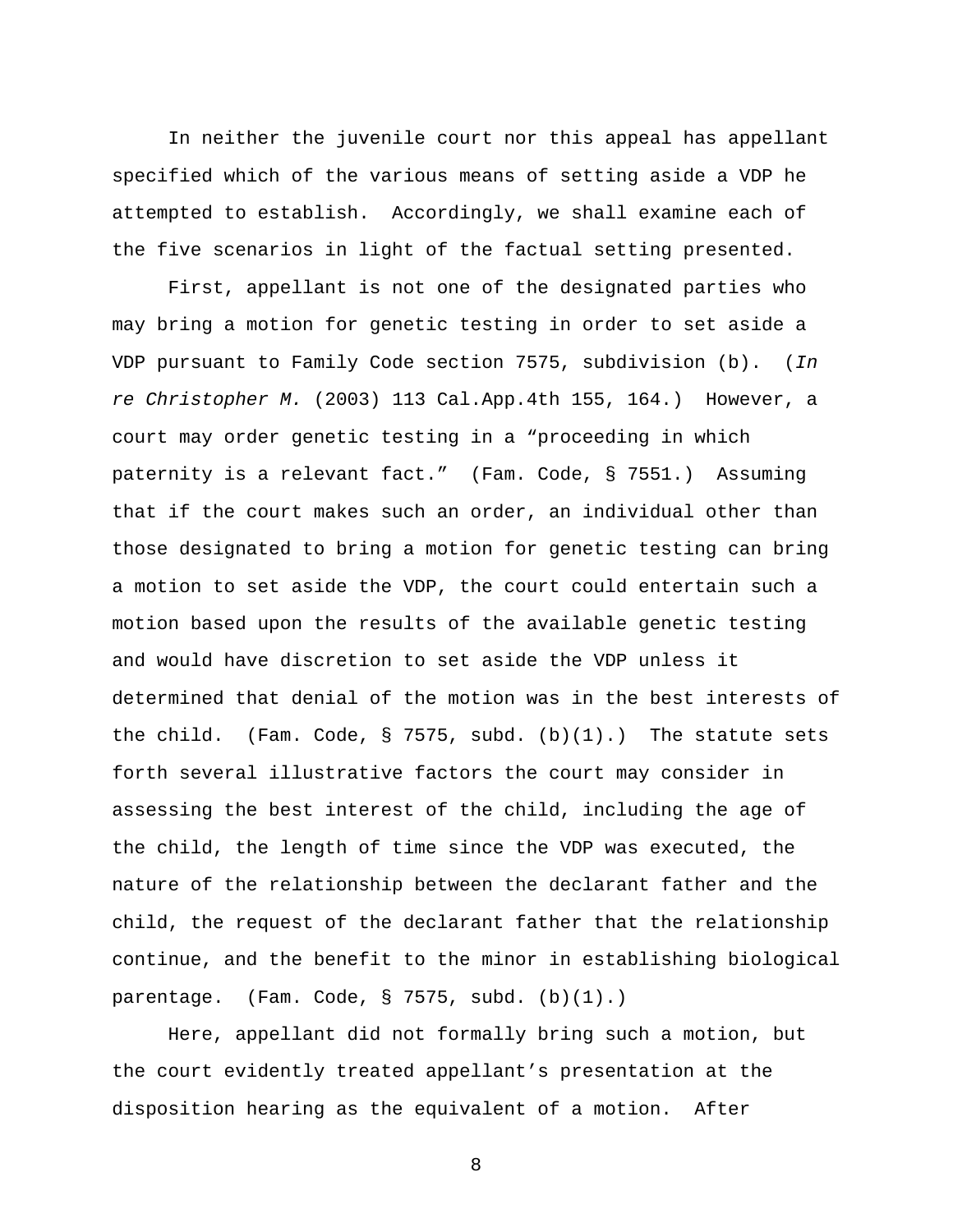considering the reports and appellant's offer of proof, the court exercised its discretion to affirm the paternity determination represented by the VDP, citing the facts presented to it surrounding the execution of the VDP, the declarant father's desire to continue the parent-child relationship, appellant's background of crime, including multiple sex offenses, his status as a registered sex offender, and his failure to promptly assert his paternal rights. The court assessed not only the listed statutory factors but other factors relevant under the circumstances of the case in making its determination, giving such weight to the various factors as appropriate. No abuse of discretion appears.

 Second, either parent may seek to set aside the paternity judgment resulting from the VDP pursuant to Code of Civil Procedure section 473 for mistake, inadvertence or excusable neglect. (Fam. Code, § 7575, subd. (c).) No such conditions are suggested and appellant, assuming he qualifies as a parent within the meaning of the statute, did not bring any action or motion on this ground.

 Third, an equitable collateral attack on the VDP is available on the grounds of extrinsic fraud. (*In re Marriage of Stevenot* (1984) 154 Cal.App.3d 1051, 1068.) However, appellant recognizes that intrinsic, not extrinsic fraud is what he alleges occurred in this case.

 Fourth, a motion to vacate a judgment of paternity based upon genetic testing may be brought pursuant to Family Code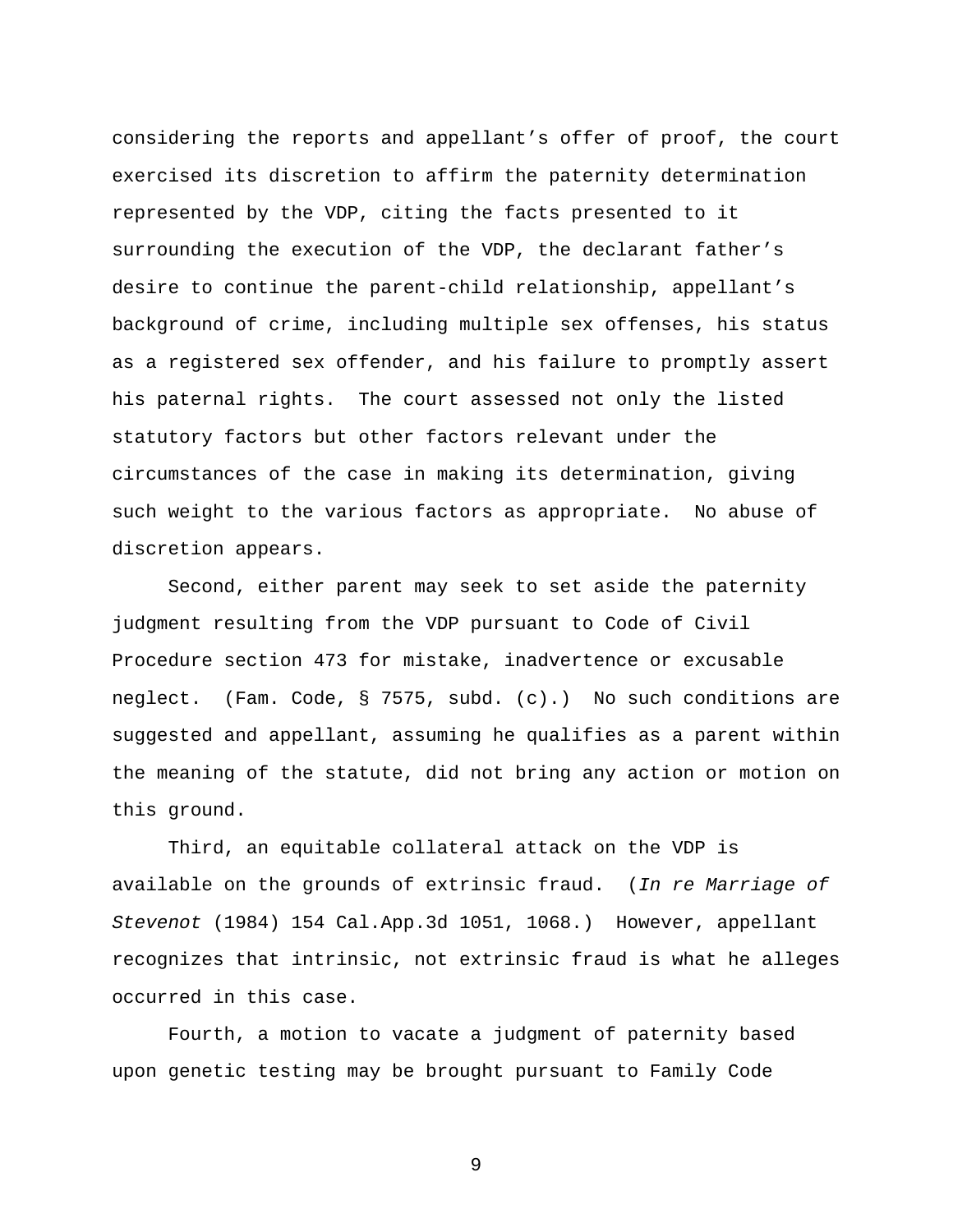section 7646, but the moving parties are limited to the mother, the child and the previously established father. (Fam. Code, § 7646, subd. (a).) Appellant is not a person who can bring this motion.

 Finally, any interested person can bring an action to establish paternity pursuant to Family Code section 7630, subdivision (b). However, that subdivision is limited to determining paternity under the rebuttable presumption of presumed fatherhood found in Family Code section 7611, subdivision (d), i.e., that an individual has received the child into his home and openly held the child out as his natural child. In this case, there was no rebuttable presumption, only the conclusive presumption of the judgment of paternity stemming from the VDP. Family Code section 7630 is inapplicable.

 The court did not abuse its discretion in declining to set aside the VDP, having found that the best interests of the minor would not be furthered by doing so. No other procedure for setting aside a VDP was available to appellant.

#### II

 Appellant contends the juvenile court erred in failing to find he met the requirements to establish presumed father status under the holding in *Kelsey S*.

*Kelsey S.* involved a child of unwed parents, whose mother planned to place the child for adoption. (*Kelsey S., supra*, 1 Cal.4th at p. 821.) Shortly after the child's birth, the biological father filed an action to establish paternity, and the prospective adoptive parents filed an adoption petition. (*Id*. at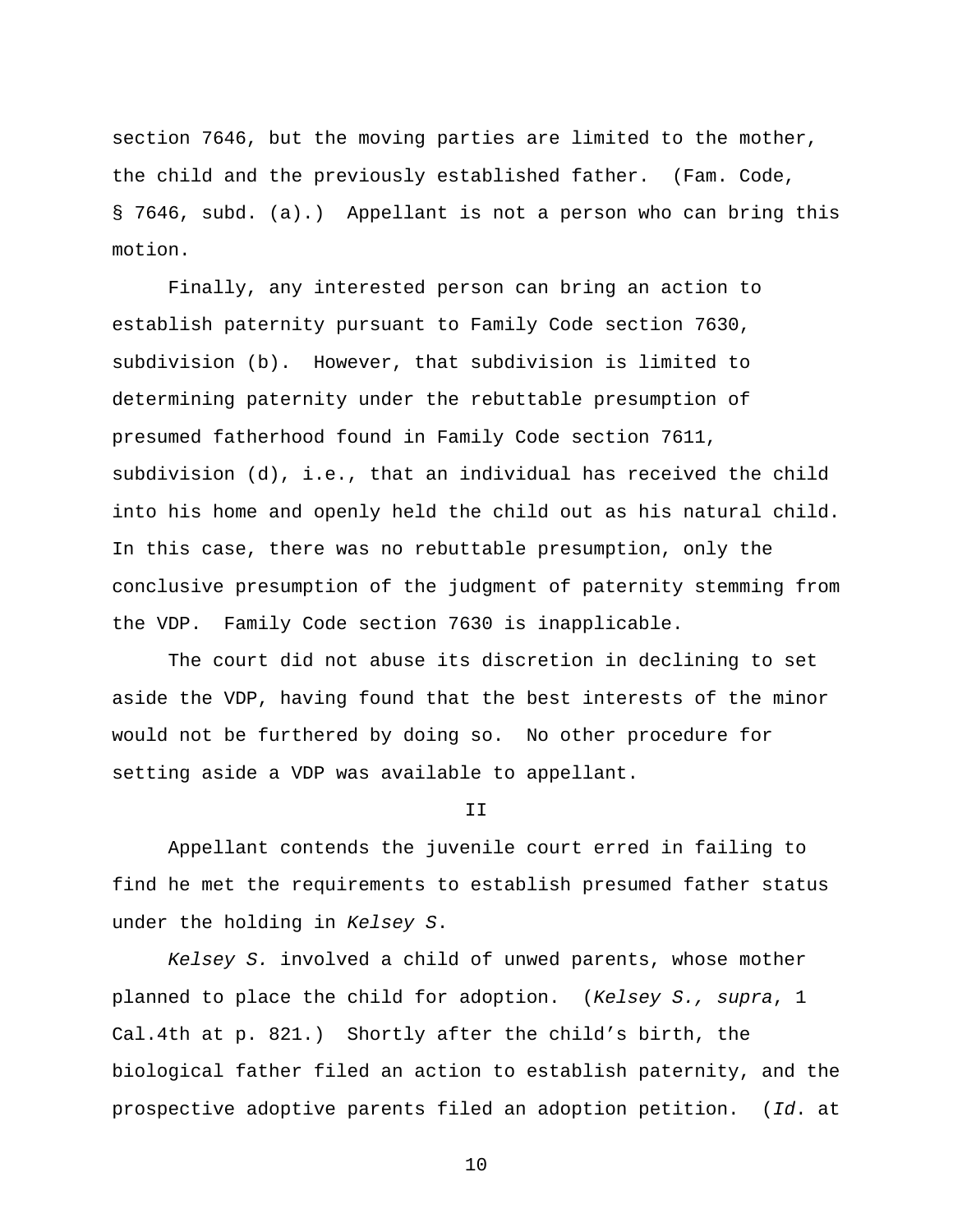p. 822.) The Supreme Court held that statutes allowing "a mother unilaterally to preclude her child's biological father from becoming a presumed father and thereby allowing the state to terminate his parental rights on nothing more than a showing of the child's best interest" violated the father's due process rights. (*Id*. at p. 849.) Thus, "[i]f an unwed father promptly comes forward and demonstrates a full commitment to his parental responsibilities -- emotional, financial, and otherwise -- his federal constitutional right to due process prohibits the termination of his parental relationship absent a showing of his unfitness as a parent.  $\ldots$  . [ $\P$ ] . . . The father's conduct both before and after the child's birth must be considered. Once the father knows or reasonably should know of the pregnancy, he must promptly attempt to assume his parental responsibilities as fully as the mother will allow and his circumstances permit." (*Ibid*., italics omitted.)

 Here, the evidence before the court was that the pregnancy was planned and appellant attended the first sonogram. Appellant was then incarcerated on a parole violation and did nothing to assert his parental responsibilities or secure custody of the child. When notified of the dependency proceedings appellant did not immediately assert paternity but instead responded that he did not know if he was the minor's father but was willing to take a paternity test to find out. It was not until his release from prison that he made some effort to act in a parental role.

 At best, the evidence before the juvenile court was conflicting and the court resolved the conflict adversely to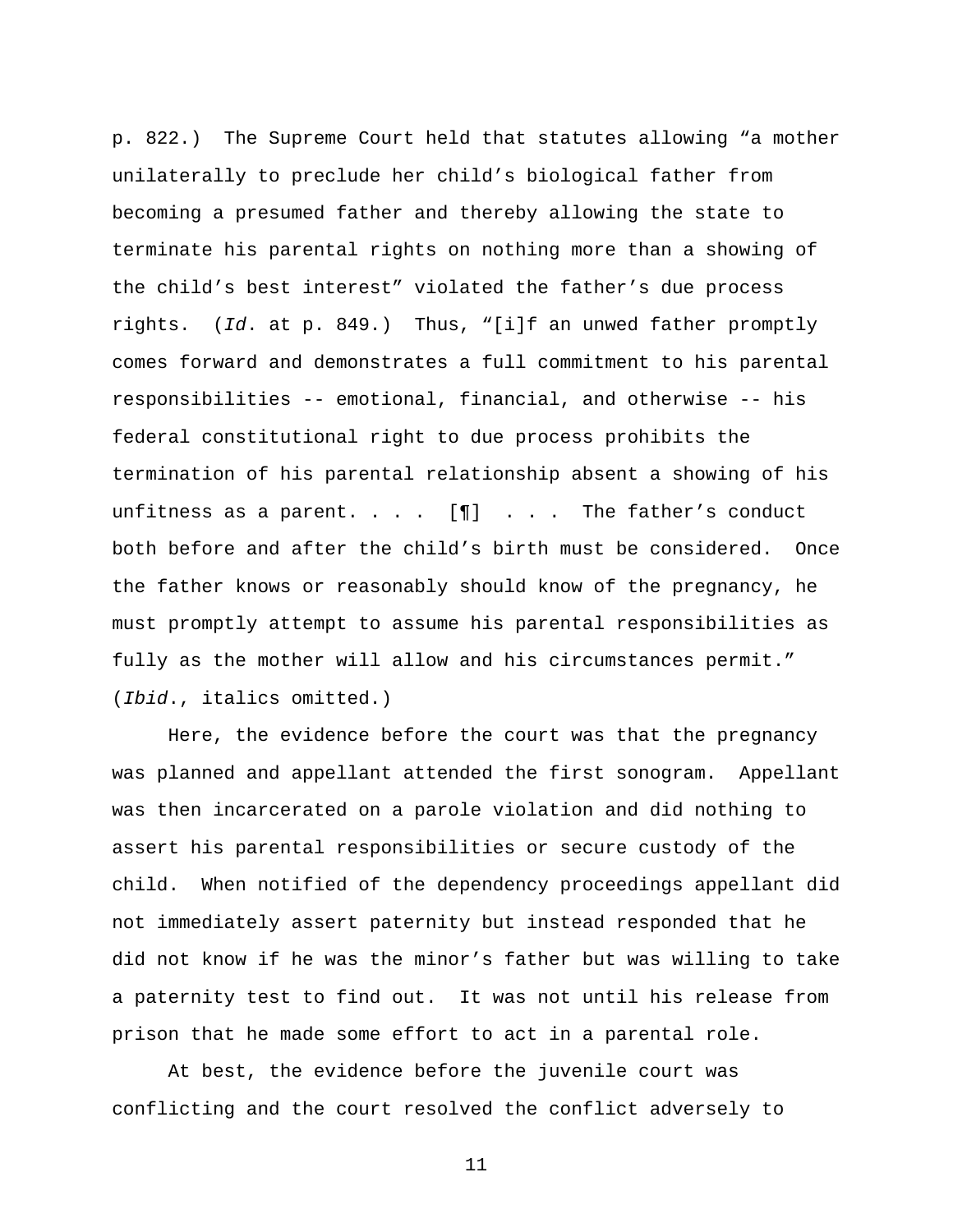appellant. We may not disturb that resolution. (*In re Jason L*. (1990) 222 Cal.App.3d 1206, 1214; *In re Steve W.* (1990) 217 Cal.App.3d 10, 16; *In re Stephanie M.* (1994) 7 Cal.4th 295, 318- 319.) We note further that even had appellant successfully demonstrated he was a presumed father under *Kelsey S*., that fact alone would not have been sufficient to overcome the judgment of paternity represented by the VDP. (Fam. Code, § 7612, subd.  $(c)$ .)

### III

 Appellant argues remand is required to comply with new statutes, sections 224 through 224.6, relating to the notice requirements for the ICWA. Appellant claims that the social worker is "now instructed to alert tribal authorities to make a distinction between 'enrollment' in the tribe and 'membership in the tribe.'"

Section 224.3, subdivision  $(e)(1)$ , was enacted as a part of a comprehensive reorganization of statutes relating to application of the ICWA in California. (Stats. 2006, ch. 838, § 32.) Sections 224 to 224.6 adopt most of the provisions of the ICWA and certain of the federal guidelines relating to notice under the ICWA while adding provisions unique to this state. (§§ 224-224.6.)

 Section 224.3 concerns the determination of whether the minor is an Indian child within the meaning of the ICWA. (§ 224.3.) Subdivision (e)(1) of that section provides: "A determination by an Indian tribe that a child is or is not a member of or eligible for membership in that tribe, or testimony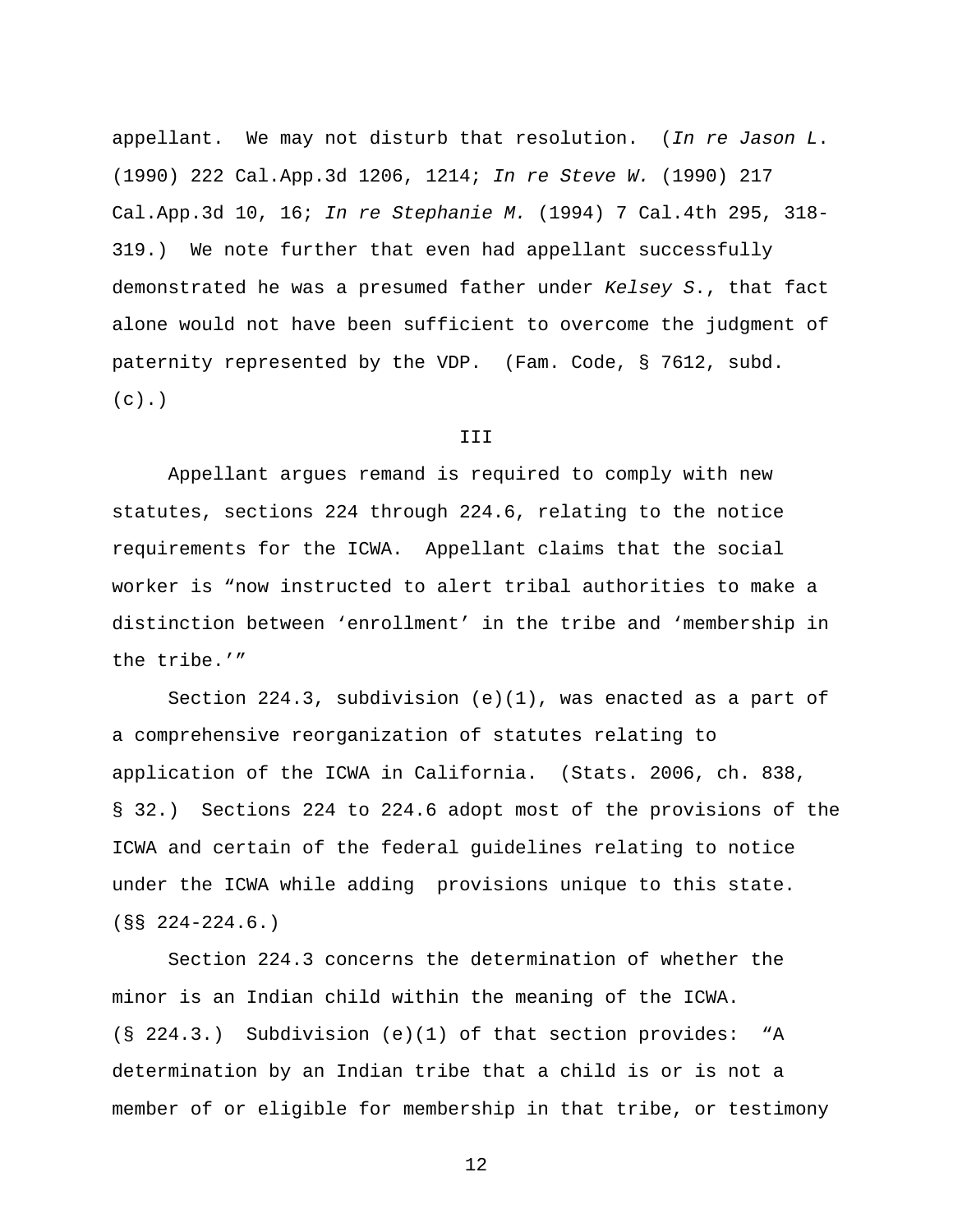attesting to that status by a person authorized by the tribe to provide that determination, shall be conclusive. Information that the child is not enrolled or eligible for enrollment in the tribe is not determinative of the child's membership status unless the tribe also confirms in writing that enrollment is a prerequisite for membership under tribal law or custom."

 This provision restates the commentary in the federal guidelines which recognizes that "[e]nrollment is not always required in order to be a member of a tribe [although it] is the common evidentiary means of establishing Indian status . . . ." (Guidelines for State Courts; Indian Child Custody Proceedings, 44 Fed.Reg. 67586, B.1. Commentary (Nov. 26, 1979).) The provision also clarifies the evidentiary requirements for determining whether a minor is an Indian child by specifying that a mere statement of enrollment or eligibility for enrollment is inadequate to demonstrate the minor is an Indian Child. However, neither the statute nor the relevant rule of court, may impose any duty upon the social worker to elicit a particular response from a noticed tribe.  $(S_224.3, subd. (e)(1); former Cal. Rules$ of Court, rule  $5.664(g)(2)$ ; current Cal. Rules of Court, rules 5.480-5.487.)

 At the outset, we note that the juvenile court found the ICWA did not apply at a hearing in December 2006. The new statute did not become effective until January 2007. Nothing in the statute suggests that it should operate retroactively and